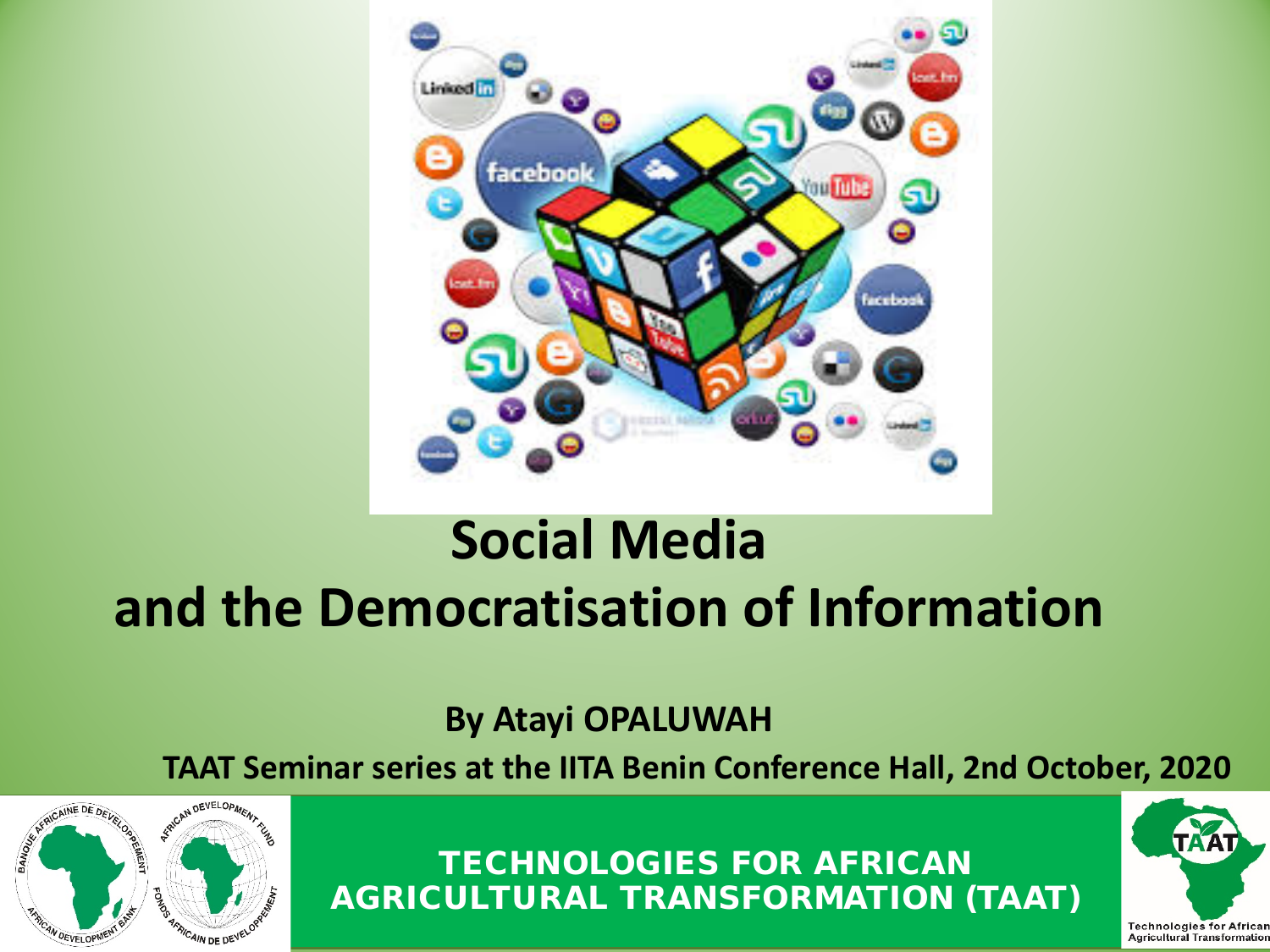## **OPENING THOUGHTS**

**Social Media is the democratization of information, transforming people from content readers into publishers. It is the shift from a broadcast mechanism, one-to-many, to a many-to-many model, rooted in conversations**

**between authors, people, and peers.**





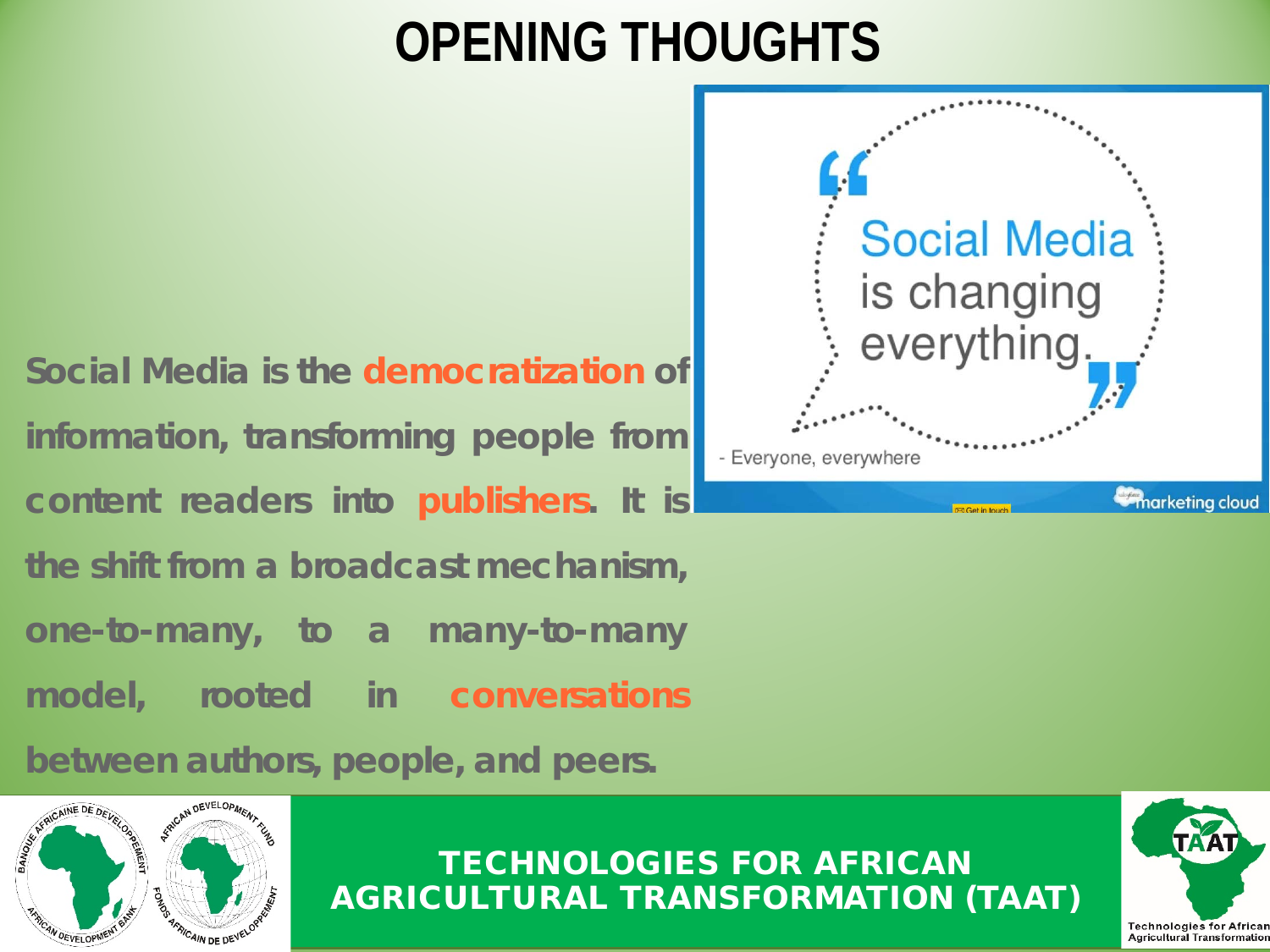## **OPENING THOUGHTS cont'd**



• The **digital universe** is the marketplace of ideas. It's where brands are praised and criticized. Where public policy is shaped. Where stakeholders make their voices heard. And where today's high-stakes communication battles are won or lost. An Organisation's digital footprint represents its brand, reputation



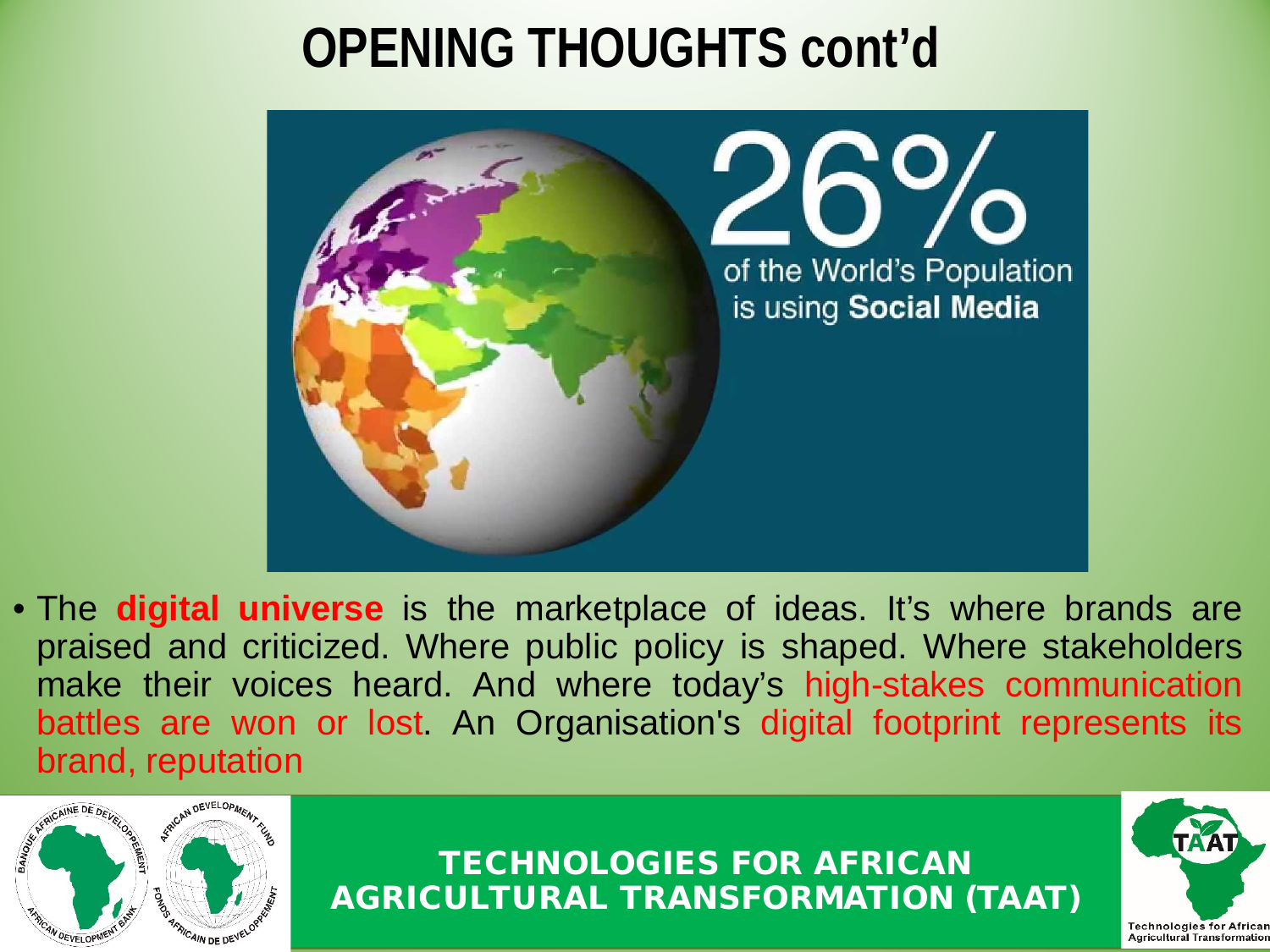# **Communication vs Social Media**  SOCIAL MEDIA



**Entertaining** 





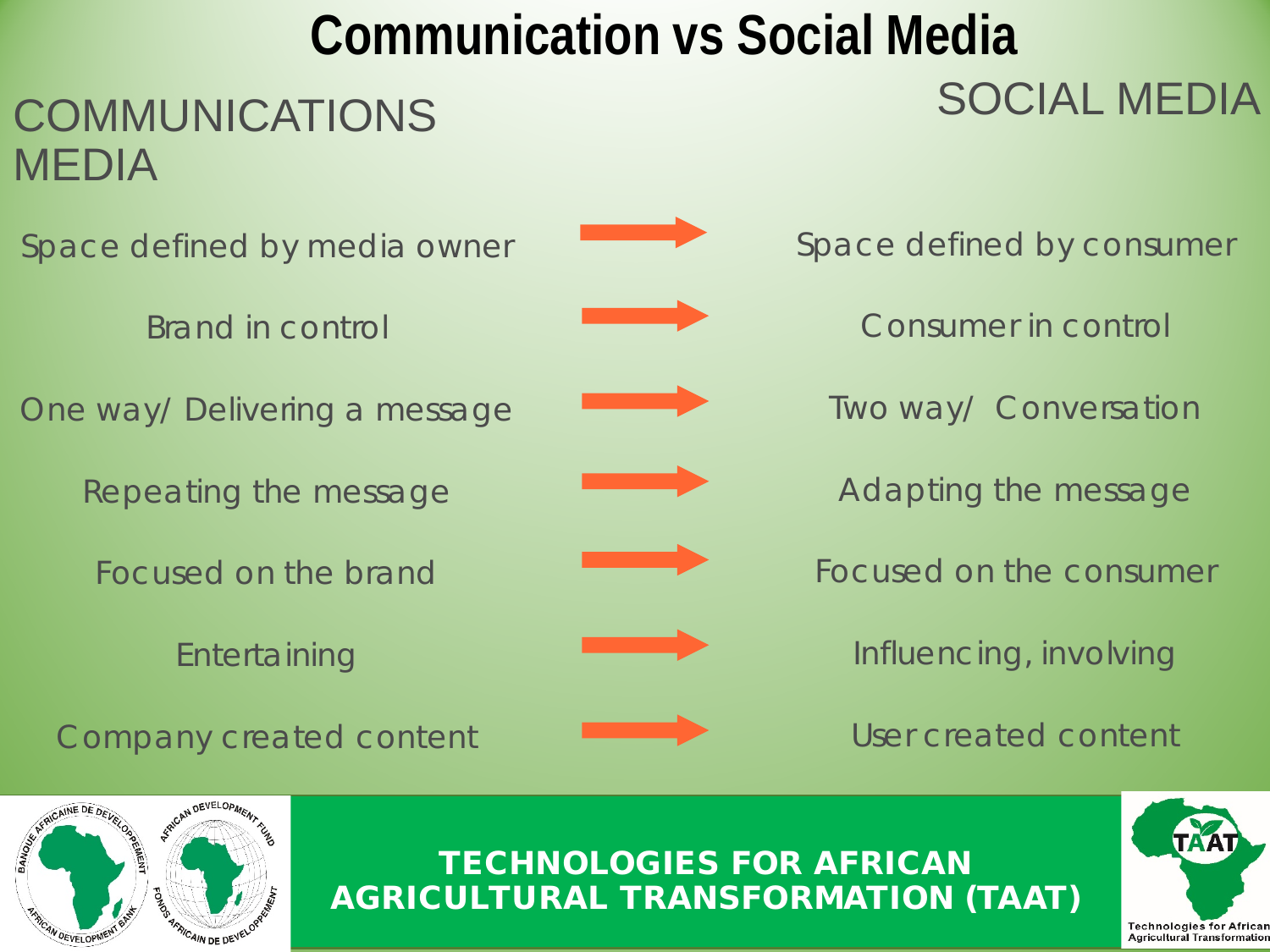# THE<br>CONVERSATION<br>PRISM

Brought to you by firter both & JESSE

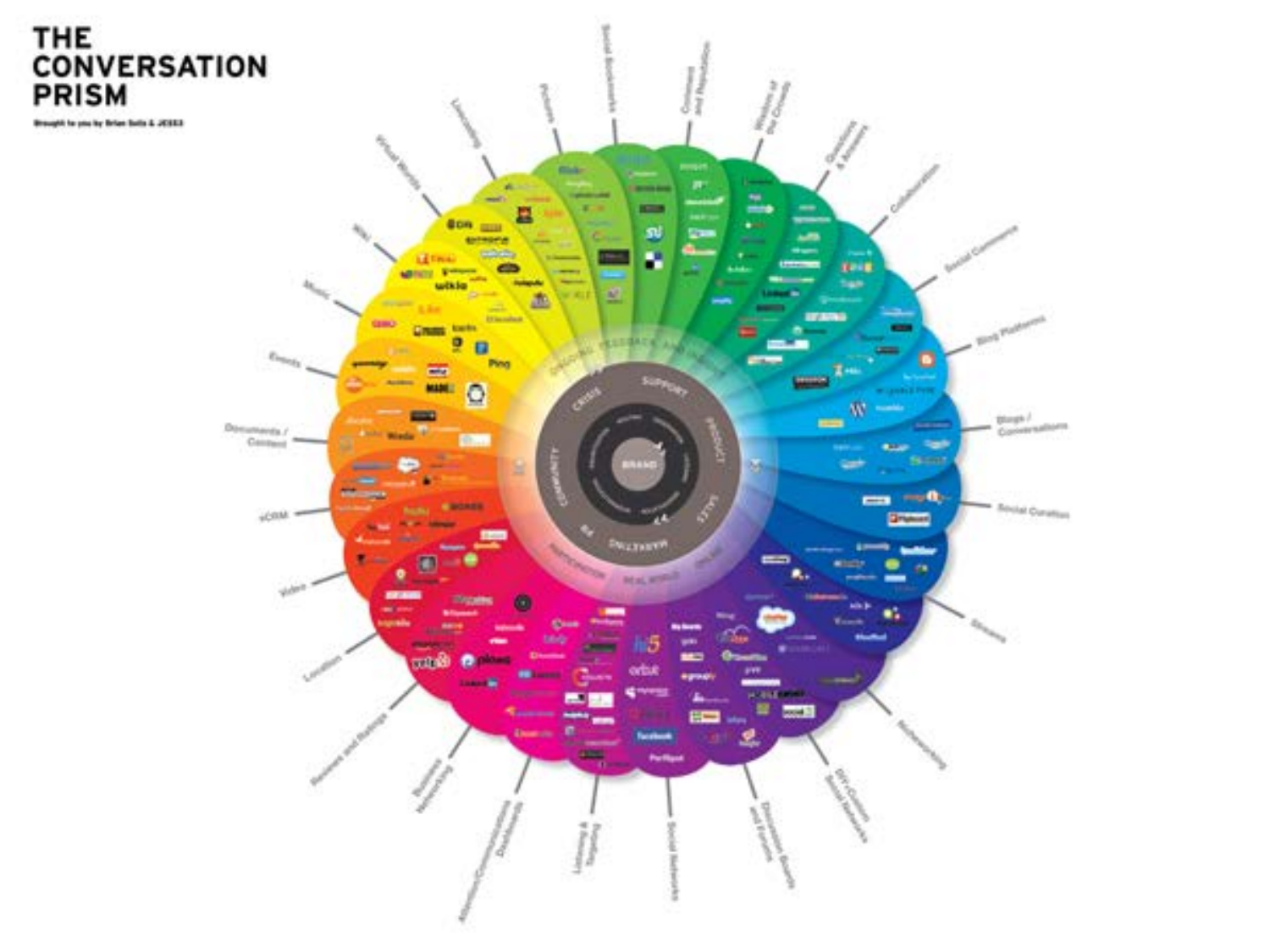### **E-CONVERSATIONS**



For a Programme/Org, this would be AGRICULTURAL TRANSFORMATION (TAAT) **tragic, lamentably TRAGIC!**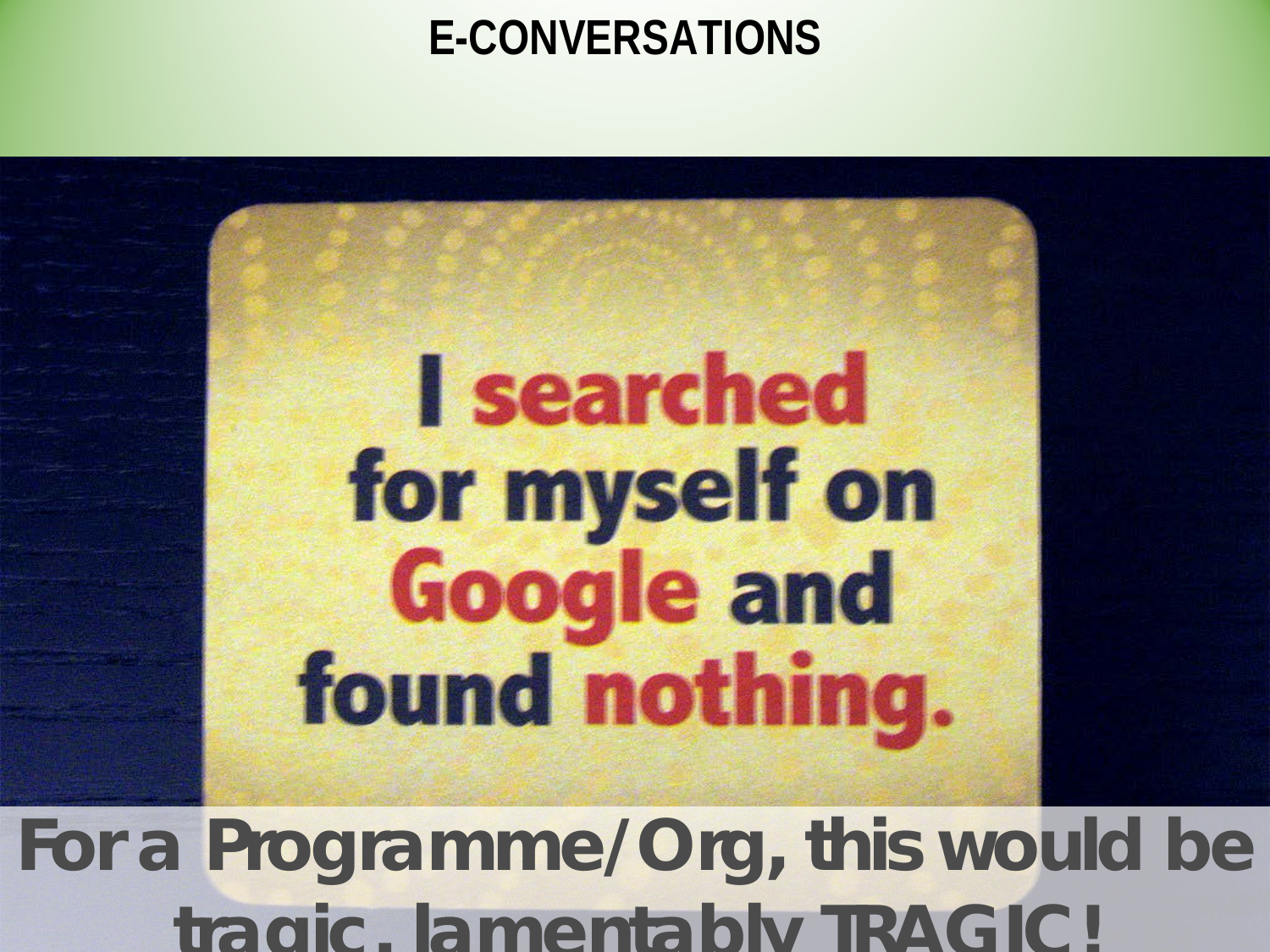

**WDEVELOPME**